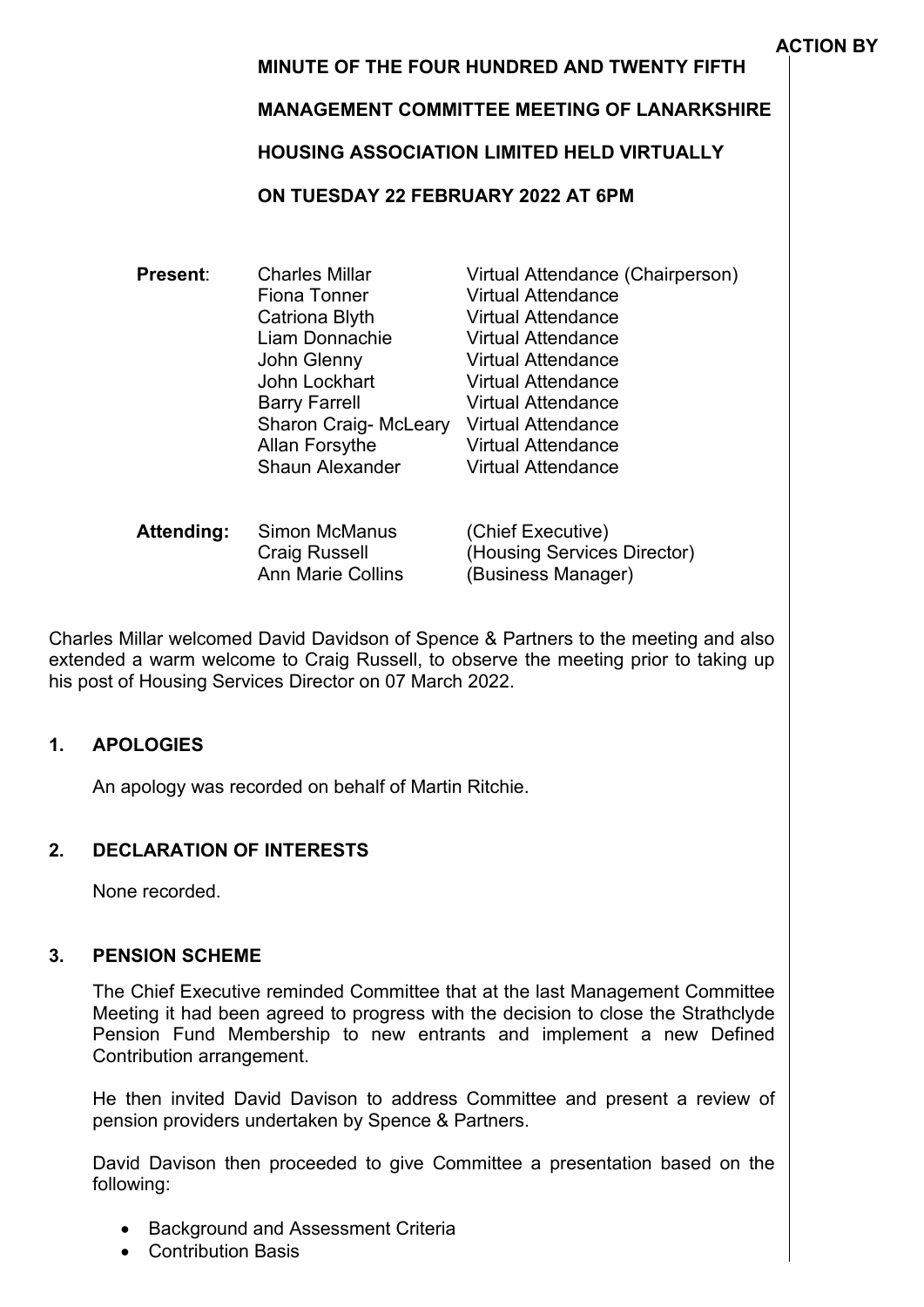- Tax Rate Examples
- Financial Strength of Provider
- Pricing/Charges
- Investment
- Flexibility
- Employer/Member Experience
- Comparison of the Master Trusts
- Performance of each Default Fund
- Recommendation of Preferred Provider

Charles Millar thanked David Davison for providing Committee with a comprehensive review of pension providers.

Thereafter, a discussion took place on the recommendation from Spence & Partner regarding the preferred provider of the new Defined Contribution arrangement. Committee agreed, in principle, to the preferred provider subject to a financial analysis and assessments being carried out on the future viability for the business. It was also agreed that salary bands would be presented to the next Management Committee meeting scheduled for 26 April 2022.

## **4. MINUTES**

- **a)** The Minute of the Fourth Hundred and Twenty Fourth Management Committee Meeting held on 25 January 2022 was moved as a true record by Catriona Blyth and seconded by John Lockhart.
- **b)** Minute of the Audit & Assurance Sub Committee Meeting held on 25 January 2022 was moved as a true record by Fiona Tonner and seconded by John Lockhart.

### **Business Arising**

No issues were raised and all agreed actions and recommendations were adopted.

**c)** The Minute of the Corporate Services Sub Committee Meeting held on 01 February 2022 was moved as a true record by Liam Donnachie and seconded by Catriona Blyth.

### **Business Arising**

No issues were raised and all agreed actions and recommendations were adopted.

**d)** The Minute of the Housing Services Sub Committee Meeting held on 01 February 2022 was moved as a true record by Barry Farrell and seconded by Allan Forsythe.

### **Business Arising**

The Chief Executive confirmed that the Tenant Satisfaction Survey had now been completed with a response rate of 40% being achieved.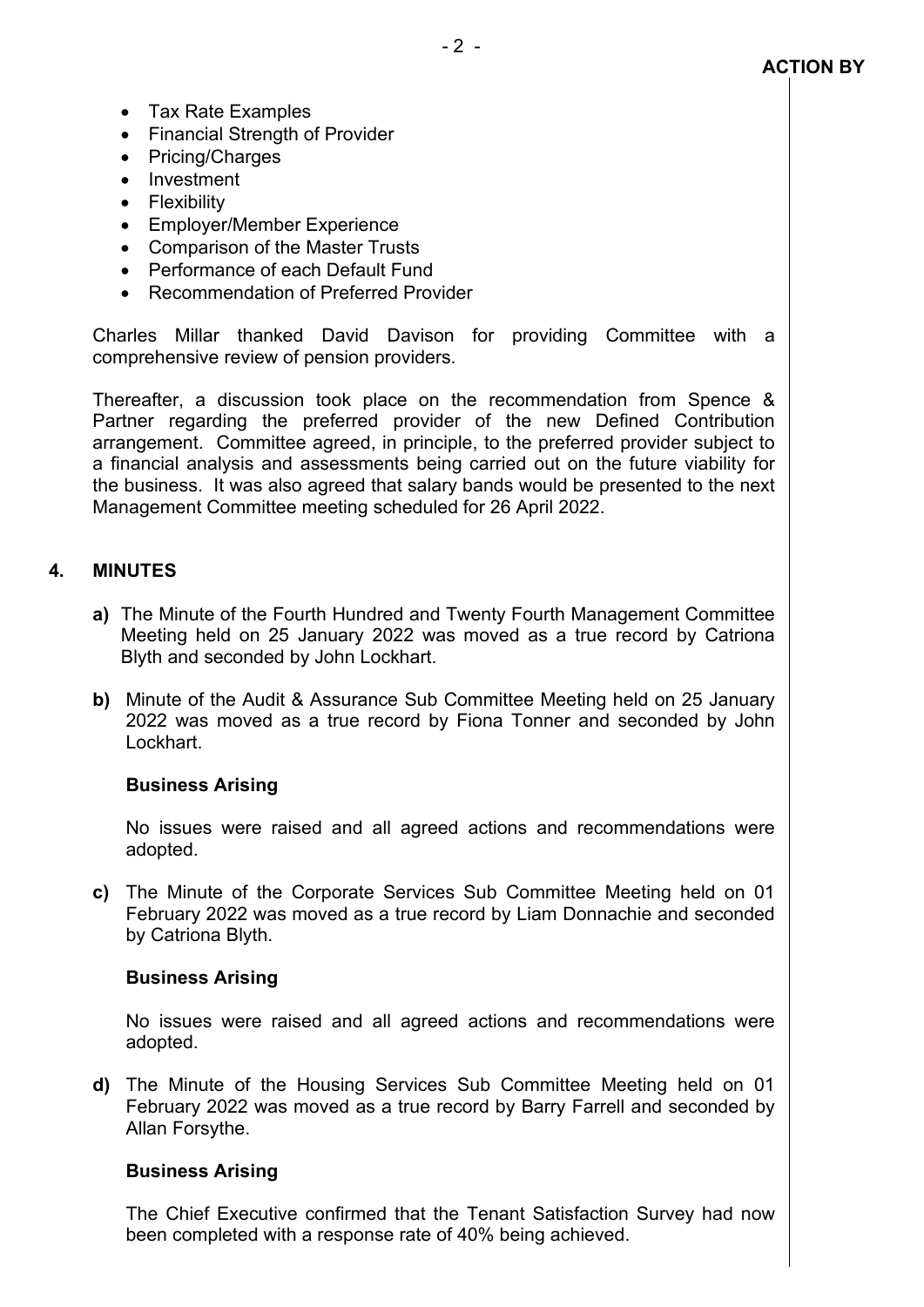A draft report had been received with broadly positive results, with the full report being presented to the next Housing Services Sub Committee Meeting scheduled for 05 April 2022. Thereafter, all agreed actions and recommendations were adopted.

## **5. CASH FLOW BUDGET STATEMENT – JANUARY 2022**

Committee were referred to the Cash Flow Budget Statement and Appendix issued with the agenda papers and the Chief Executive highlighted the following:

- overall cash position reported an increase in cash at the end of January 2022 which was more than budget expectations.
- income broadly in line with budget, significant savings had been realised in expenditure across most classes of business costs. Principal savings made in salaries and business overheads account for the majority of the underspend.
- the expected recovery in rent collection following the festive period had not yet been experienced. This position will continue to be monitored and referrals made to the AFTAR service.
- expenditure in planned maintenance will continue in the final quarter of the financial year as progress is made in reducing the backlog of delayed projects caused by lockdown restrictions utilising some of the accrued savings.

# **6. CORPORATE BENCHMARKING – 31 JANUARY 2022**

The Chief Executive advised that the Benchmark Report provided a record of specific key performance indicators. Thereafter, a brief summary of the following categories were given:

**Housing** 

- relet times showed a slight improvement but still exceeded the benchmark target.
- void performance showed further improvement since December.

**Maintenance** 

• response times on reactive, emergency and routine repairs all showed slight improvements.

Finance

• all other benchmarks such as Finance were on track and consistent with previous reports.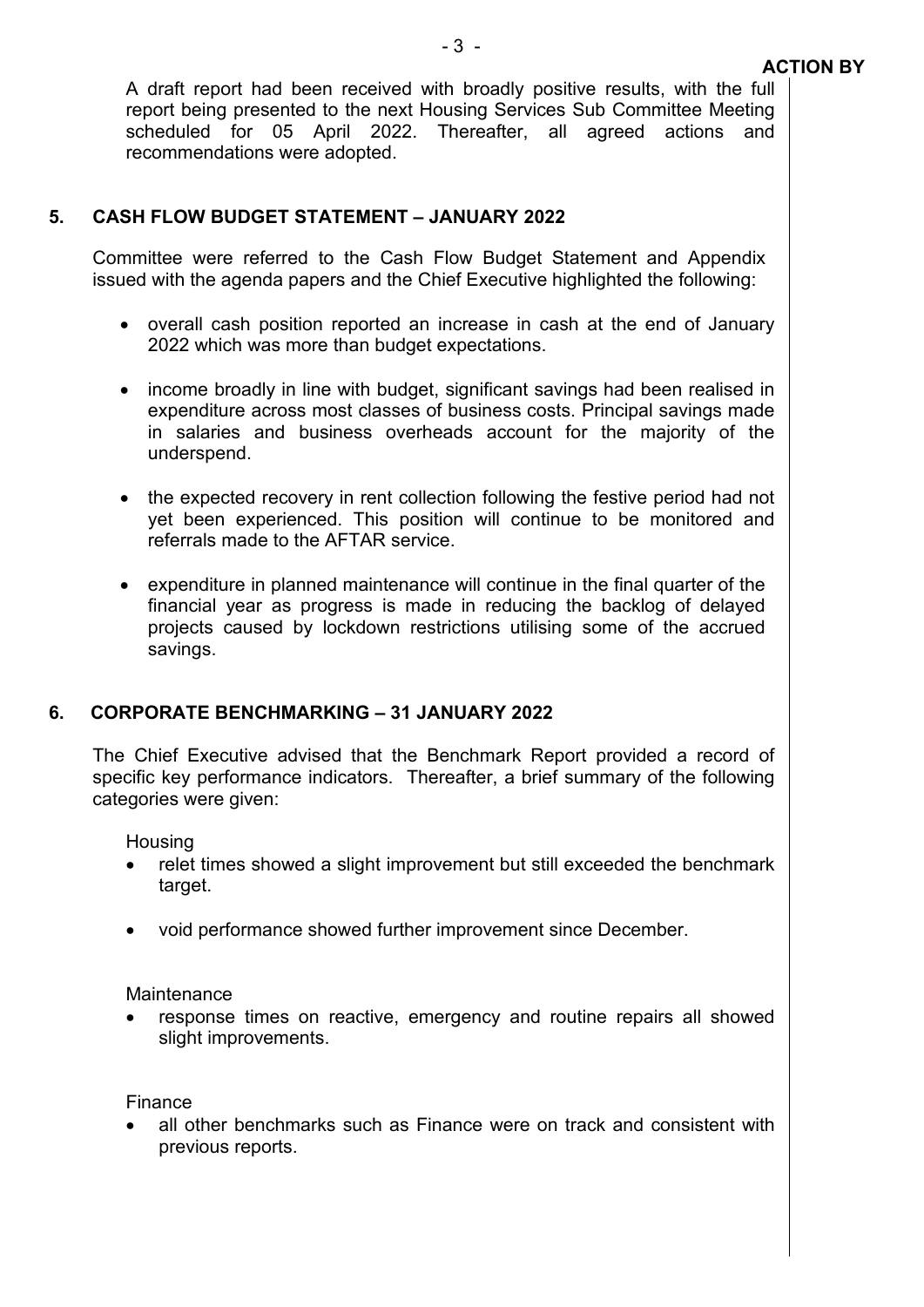## **7. FINAL RENT & BUDGET REVIEW 2022/23**

Committee noted the confidential Final Rent & Budget Review 2022/23 issued with the agenda papers and the Chief Executive proceeded to report that a consultation exercise had taken place and the results had been submitted to the Housing Services Sub Committee.

He further reported that the consultation process had achieved a response rate of 7.1% which was a reduction on last year's response, although broadly in line with the historic average of rent consultations. The responses received had also concluded that there was no basis on which to amend the proposed rent increase as the level of satisfaction obtained was very high (88.1%).

After discussion and consideration, Committee approved the recommendation contained within the report that a general rent increase of 2% be applied with effect from 1 April 2022. CE

The provisional budget on which the rent increases were calculated as detailed within Appendix 2 of the report was also approved by Committee.

**8. WATLING STREET, MOTHERWELL** 

### **Court of Session Proceedings**

The Chief Executive referred to the confidential report issued with the agenda papers and then proceeded to update Committee on the considerations and recommendations as outlined within the report. . Thereafter, Committee approved the recommendations as detailed within the report.

Further update to next meeting. The contract of the contract of the contract of the contract of the contract of the contract of the contract of the contract of the contract of the contract of the contract of the contract o

### **9. COMPLAINTS**

#### **Complaint Tracker**

Committee noted the Complaint Tracker which detailed the current complaints whereby an action plan had been created.

### **10. POLICY REVIEW**

Committee noted the Policy Review Schedule and Reports.

The Chief Executive confirmed that the Risk Management Policy had been significantly updated in conjunction with the new Risk Module on the Decision time software package. Thereafter, Committee approved the Policy Review Schedule and Policies as presented.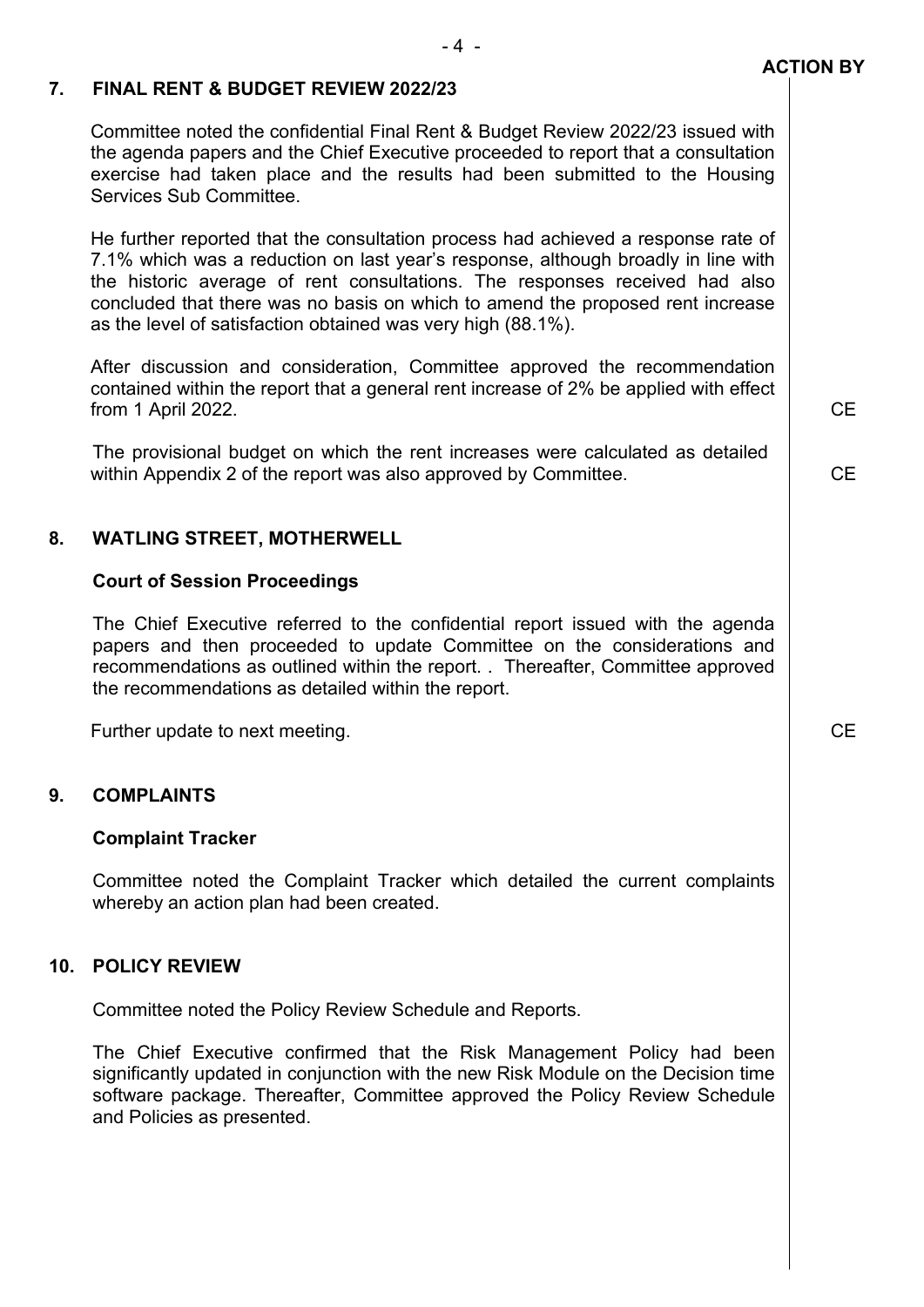#### **11. FIVE YEAR STRATEGY PLANS 2022-2027**

The Chief Executive confirmed that the Strategic Review had been postponed due to the COVID-19 Pandemic. The Strategic approach for the Association was still to be finalised and, thereafter, the intention would be to create new Draft Strategic Plans for the period 2022-2027.

Committee noted this position. The committee noted this position.

### **12. ANNUAL ASSURANCE COMPLIANCE**

The Chief Executive referred Committee to the summary report on assurance compliance and Committee noted its contents.

## **13. FUTURE WORKING ARRANGEMENTS**

The above confidential report was noted and approved by Committee.

#### **14. MEMBERSHIP & COMMITTEE ISSUES**

#### **Committee Meetings**

A discussion took place on the current position of hosting Committee Meetings virtually and after consideration Committee agreed to revert to hosting in-person meetings again from the end of April 2022 at the Moorings Hotel in Motherwell.

#### **15. CORRESPONDENCE**

#### **a) Scottish Housing Regulator**

Committee confirmed that they had received all recent correspondence from the Scottish Housing Regulator that had been uploaded to the Decision Time portal for their information.

#### **b) SFHA Treasury Management guidance**

Committee noted the Treasury Management Guidance from the SFHA and advised that it would be discussed in more detail at the next Corporate Governance & Finance Sub Committee scheduled for 5 April 2022. CE

### **16. HEALTH AND SAFETY**

#### **a) Health & Safety Report**

Committee noted the contents of the Health & Safety Report presented.